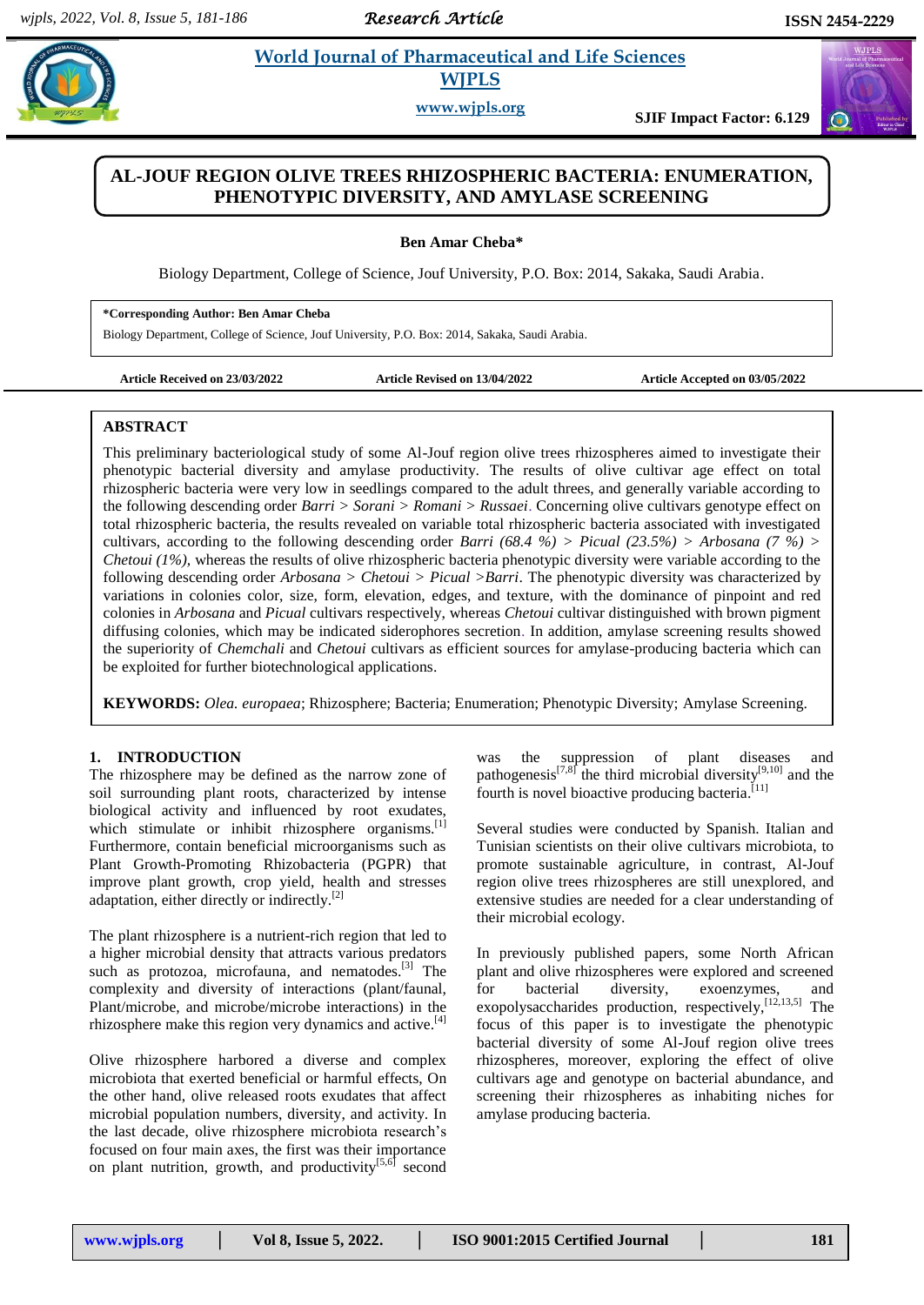### **2. MATERIAL AND METHODS**

*2.1. Rhizospheric soil Sampling and Olive trees cultivars*

Cultivated olive (Olea. europaea var. europaea) rhizospheric soil samples were collected according  $\text{to}^{\text{[14]}},$ 

**Tab. 1: Olive trees cultivars used in this study.**

| $\boldsymbol{N}$ | <b>Olive Cultivar</b> | <b>Origin</b> | Use   | Source*  |
|------------------|-----------------------|---------------|-------|----------|
| 1                | Barri                 | Saudi Arabia  | 0     | ORU/CPRC |
| $\overline{2}$   | Koroneiki             | Greece        | 0     |          |
| 3                | Arbosana              | Spain         | 0     |          |
| 4                | Picual                | Spain         | 0     |          |
| 5                | Arbequina             | Spain         | 0     |          |
| 6                | Chemchali             | Tunisia       | 0     |          |
| 7                | Chemlali              | Tunisia       | 0     |          |
| 8                | Chetoui               | Tunisia       | 0     |          |
| 9                | Quaissi               | Syria         | 0     |          |
| 10               | Djalat                | Syria         | O     |          |
| 11               | Sorani                | Syria         | $O/T$ |          |
| 12               | Nabbali               | Palestine     | $O/T$ |          |
| 13               | Romani                | Palestine     | 0     |          |
| 14               | Russaei               | Palestine     | 0     |          |
| 15               | Nabbali Muhassan      | Jordan        | O/T   |          |

O: for olive oil, T: for table olive, ORU/CPRC: Olive Research Unit - Camel and Pasture Research Center - Sakaka, Al Jouf state - Saudi Arabia

### *2.2. Effect of olive cultivar Age and Genotype on total rhizospheric bacteria*

Concerning the effect of olive age, rhizospheric soils from seedlings and threes of four olive cultivars *Sorani, Romani, Russaei, and Barri* were chosen for assessing the total rhizospheric bacteria which were assessed via suspending rhizospheric soil samples in a sterile saline solution; after vortexing, settling, and serial diluting, triplicates of 100µl samples were plated on nutrient agar (NA) and incubated for 48h at 30 °C. For genotype effect, fifteen olive cultivars genotype (Tab.1) were screened for total viable counts (TVC) of rhizospheric bacteria as described above.

### *2.3. Olive Rhizospheric Bacteria Phenotypic characterization*

Olive cultivars that show the highest total viable counts (TVC) of rhizospheric bacteria (*Picual, Arbosana, Chetoui, and Barri*) were subjected for phenotypic characterization via studying their colonial characteristics (form, size, color, edges, elevation, and texture).

#### *2.4. Screening for amylase producing rhizobacteria*

Ten phenotypically distinguished colonies from each olive cultivar (*Chemchali, Chetoui, Koroneiki, Picual, Arbosana*) were selected and screened for amylase production on 0.5% starch agar medium, after 48 h incubation at 30°C, the amylolytic activity expressed by clearing zones appearance surrounding the colonies, when revealed by bi-sublimated iodine.

#### **3. RESULTS AND DISCUSSION**

### *1.1. Effect of olive Cultivar Age and Genotype on total rhizospheric bacteria*

The results of the effect of olive cultivar age on total rhizospheric bacteria represented in Fig.1 showed in general that the total variable count in seedlings was very low compared to the adult threes, which were according to the following descending order *Barri > Sorani > Romani > Russaei*, similar results were obtained by Choubane et al.  $2016$ <sup> $(12)$ </sup> on Young Carob tree (*Ceratonia siliqua L*), also Micallef et al., 2009<sup>[15]</sup> reported that plant age affects rhizosphere bacterial communities of *A. thaliana*, suggested to be due to changes in root exudations.

Concerning the results of olive cultivars genotype effect on total rhizospheric bacteria illustrated in Fig.2 revealed a variable total rhizospheric bacteria associated with investigated cultivars, according to the following descending order Barri  $(68.4 %) > Picual (23.5%) >$ Arbosana (7 %) > Chetoui (1%). Comparable results on some olives cultivars rhizosphere bacterial abundance and diversity reported by Cheba and Abdelzaher, 2020. [5] According to Fuchs and Herisse, 1999<sup>[16]</sup> the differences in total bacteria between cultivars rhizospheres may be due to the fact all microorganisms are not attracted in the same way by the roots. Indeed, the roots exudates vary from a plant to another which leads to a variation in type and quantity of rhizospheric microorganisms. Furthermore, Chaparro *et al.* 2013,<sup>[17]</sup> via combining metatranscriptomics and metabolomics proved that plant root exudates change along the different stages of plant

whereas olive trees cultivars used in this study were summarized in Tab.1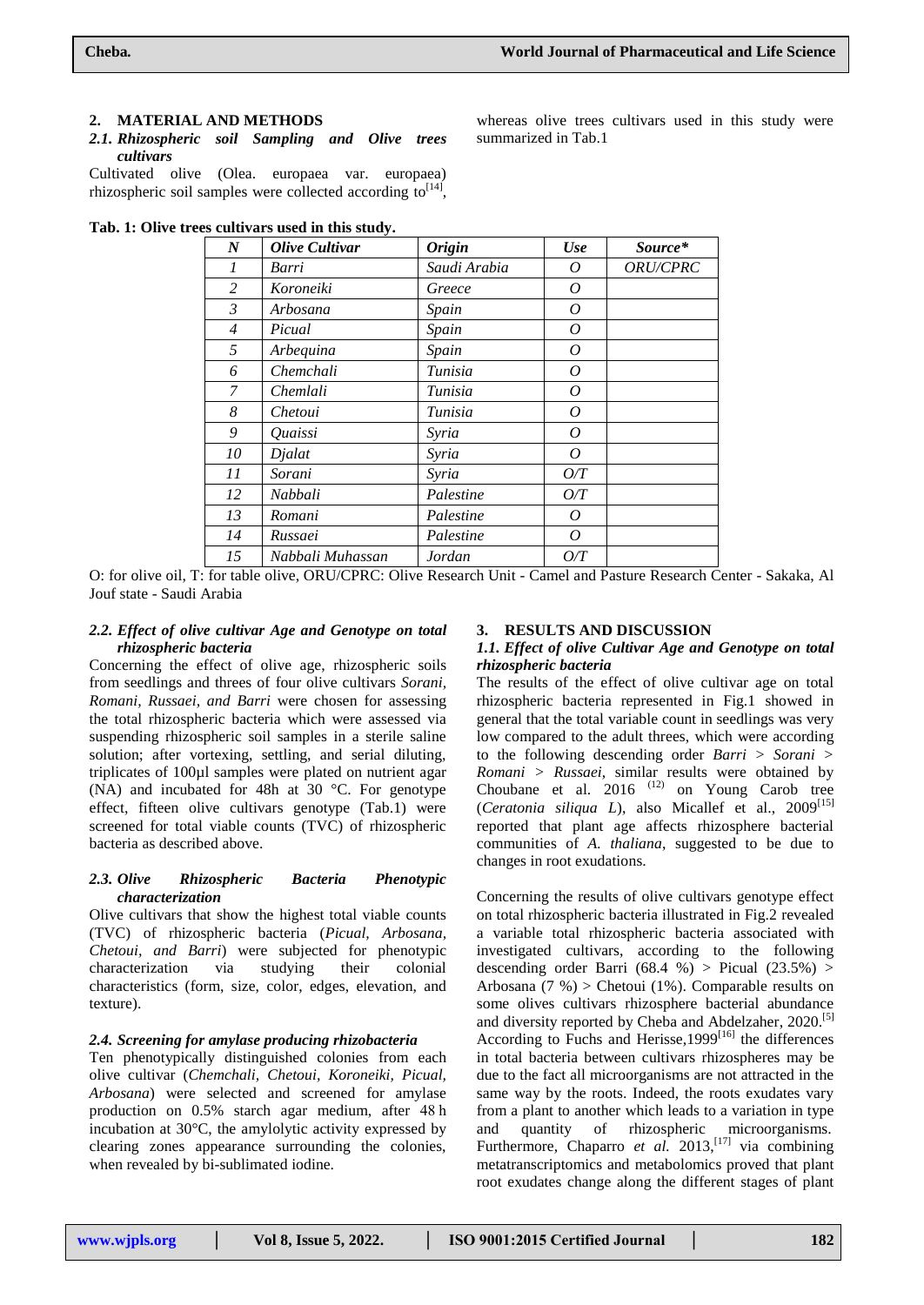

development helping them to shape their rhizosphere microbiome to their benefit.





**Fig. 2: Effect of olive cultivar genotype on total rhizospheric bacteria.**

### *1.2. Olive Rhizospheric Bacteria Phenotypic characterization*

The results of olive rhizospheric bacteria phenotypic characterization summarised in Tab.2 and partially illustrated in Fig.3 indicated a variable phenotypic diversity according to the following descending order Arbosana > Chetoui > Picual >Barri.

phenotypic diversity characterized by variations in colonies color, size, form, elevation, edges, and texture, respectively (Tab.2). With the dominance of pinpoint and some pink colonies in *Arbosana* cultivar and red colonies dominance in *Picual* cultivar, whereas *Chetoui* cultivar distinguished with the dominance of colonies with

diffused brown pigment (Fig.3). which may be indicated siderophores secretion.

In general, few kinds of literature were recorded about olive rhizospheric microbial diversity specially at the phenotypic level however, several reports, were found at the molecular level for example Ruano-Rosa, et al. 2017<sup>[7]</sup> investigated *Picual* olive roots bacterial diversity using 16S rDNA and gyrB gene sequences analysis for pathogens biocontrol purposes. Also, Gómez-Lama Cabanás et al. 2018[8] investigated *Picual* olive rhizobacteria displaying biocontrol activity against *Verticillium* wilt.

| Tab. 2: Phenotypic characterization of bacterial cultures associated with some olive cultivars rhizospheres. |  |  |  |  |  |  |  |  |
|--------------------------------------------------------------------------------------------------------------|--|--|--|--|--|--|--|--|
|--------------------------------------------------------------------------------------------------------------|--|--|--|--|--|--|--|--|

| Olive    | . .<br><b>Colony Characteristics</b> |         |                 |         |                  |                | <b>Observation</b> |
|----------|--------------------------------------|---------|-----------------|---------|------------------|----------------|--------------------|
| Cultivar | <b>Form</b>                          | Size    | <b>Color</b>    | Edges   | <b>Elevation</b> | <b>Texture</b> |                    |
| Picual   | circular                             | small,  | bright white,   | entire, | flat.            | buttery,       | red colonies       |
|          |                                      | minute  | transparent     | regular | biconvex         | latinous       | dominance          |
|          |                                      |         | white, reddish- |         |                  |                |                    |
|          |                                      |         | pink, yellow,   |         |                  |                |                    |
|          |                                      |         | hazel           |         |                  |                |                    |
| Arbosana | circular,                            | large,  | bright white,   | entire, | flat.            | buttery,       | the                |
|          | point                                | medium, | white, light    | lobular | convex           | viscous,       | dominance of       |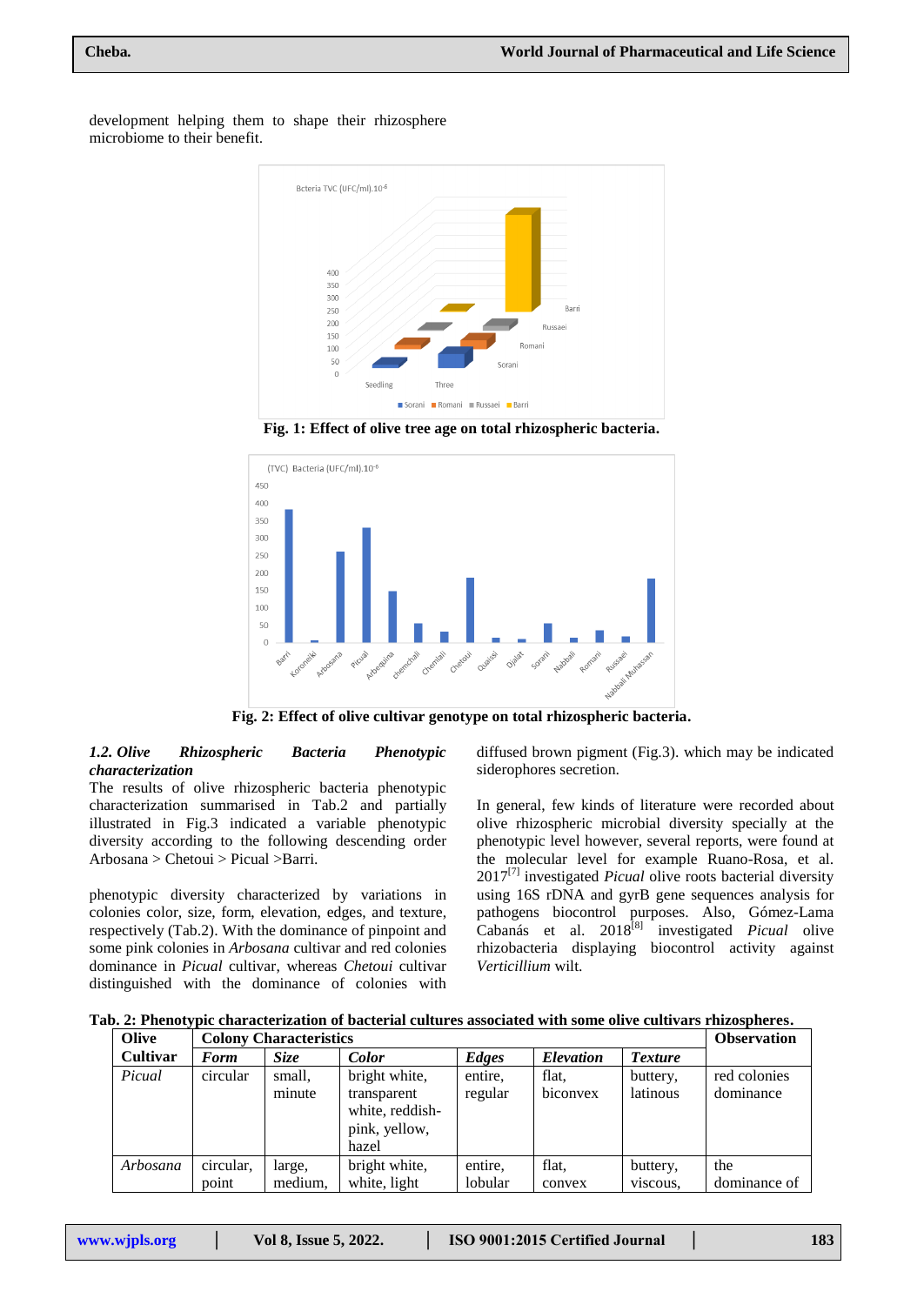|         |                            | small                      | transparent,<br>beige, cream,<br>pink                                       |                                              |                                        | sticky  | pinpoint and<br>some pink<br>colonies                                                                     |
|---------|----------------------------|----------------------------|-----------------------------------------------------------------------------|----------------------------------------------|----------------------------------------|---------|-----------------------------------------------------------------------------------------------------------|
| Chetoui | circular,<br>point         | large,<br>medium,<br>small | bright white,<br>light white,<br>beige, cream,<br>and brown dye<br>diffused | entire,<br>lobular                           | flat,<br>slightly<br>onvex             | buttery | the<br>dominance of<br>colonies with<br>diffused<br>brown<br>pigment, the<br>phenomenon<br>of satellitism |
| Barri   | circular,<br>point<br>form | large,<br>medium,<br>small | white, beige,<br>cream, light<br>brown                                      | entire,<br>lobular,<br>regular,<br>irregular | flat.<br>convex,<br>slightly<br>height | buttery |                                                                                                           |



**Fig. 3: Phenotypic characterization of bacterial cultures associated with some olive cultivars rhizospheres 1,2,3 was** *Picual, Arbosana, and Chetoui* **cultivars respectively.**

# *1.3. Olive rhizospheric bacteria amylase screening*

Amylase screening results presented in Fig.4 and partially illustrated in Fig.5 showed the superiority of *Chemchali* and *Chetoui* cultivars as an efficient source for amylase producing bacteria, these results agree with previously reported by Cheba and Abdelzaher, 2020<sup>[5]</sup> on the dominance of *Chetoui* and *Chemlali* Tunisian cultivars rhizospheric bacteria in exoenzymes multiproduction. Also, (Gómez-Lama Cabanás *et al*.  $2018^{[8]}$  reported the multienzymes production of Picual olive rhizobacteria. Furthermore, (Gharsallah *et al.*  $2019^{[18]}$  explored olive orchard's bacterial and metabolic diversity, and screen their enzymatic activities (lipase, protease, and amylase) for biotechnological applications.



**Fig. 4: Percentage of amylase producing bacteria isolated from olive cultivars rhizospheres.**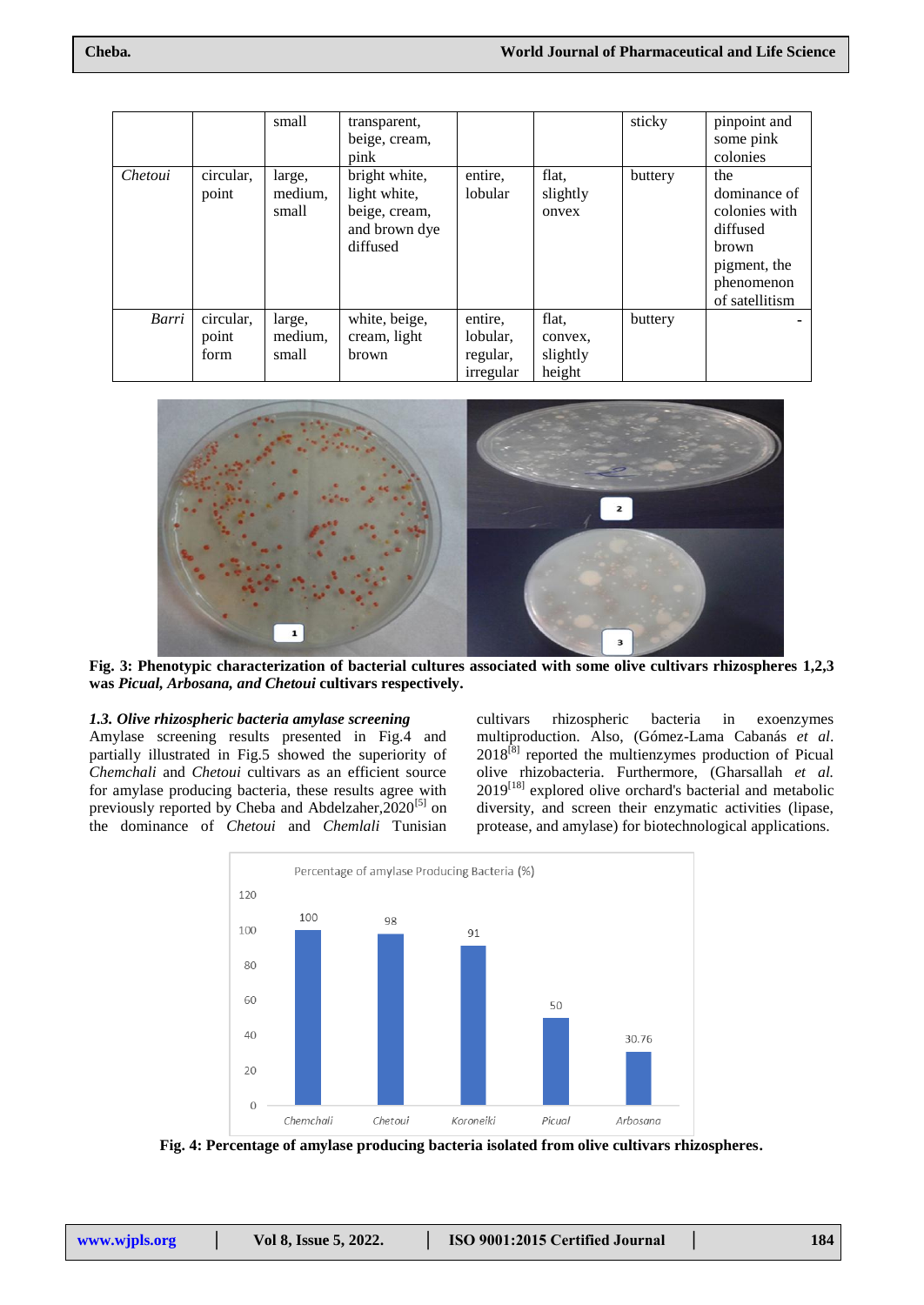

**Fig. 5: amylase-producing bacteria isolated from olive cultivars rhizospheres.**

# **3. CONCLUSION**

The olive rhizosphere is a dynamic and complex niche due to its interactive microbiota; we conclude from this preliminary culture-based investigation that olive cultivar's age and genotype significantly affect the bacterial abundance and phenotypic diversity. furthermore, *Chemchali* and *Chetoui* cultivars were the efficient sources for amylase-producing bacteria which can be exploited biotechnologically. In addition, nonculture-based studies (rhizosphere metagenomic and microbiomic) were very recommended for the deep understanding of olive rhizosphere microbiota complexity and functionality.

## **ACKNOWLEDGMENT**

Thanks, are due to Olive Research Unit - Camel and Pasture Research Center – Sakaka for its facilities in olive cultivars rhizospheric soil samples collection.

### **REFERENCES**

- 1. Prashar, P., Kapoor, N., & Sachdeva, S. Rhizosphere: its structure, bacterial diversity, and significance. *Reviews in Environmental Science and Bio/Technology*, 2014; *13*(1): 63-77.
- 2. Albdaiwi, R. N., Khyami-Horani, H., & Ayad, J. Y. Plant growth promoting Rhizobacteria: an emerging method for the enhancement of wheat tolerance against salinity stress. Jordan Journal of Biological Sciences, 2019; 12(5).
- 3. Corey D. Broeckling, Mark W. Paschke, Jorge M. Vivanco, Daniel Manter Rhizosphere Ecology*, Encyclopedia of Ecology*, 2019; 3: 574-578.
- 4. Bindlish, R., Jackson, T. J., & Wood, E. AC Kennedy, and LZ de Luna, USDA Agricultural Research Service, Pullman, WA, USA. Environment, 2003; 85: 507-515.
- 5. Cheba BA, Abdelzaher HMA. Chetoui Olive Cultivar Rhizosphere: Potential Reservoir for Exoenzyme- and Exopolysaccharide-Producing Bacteria. *J Pure Appl Microbiol*, 2020; 14(4): 2569- 2575. DOI: 10.22207/JPAM.14.4.32
- 6. Dede, A., Güven, K., & Sahin, N. Isolation, plant growth-promoting traits, antagonistic effects on

clinical and plant pathogenic organisms, and identification of actinomycetes from the olive rhizosphere. *Microbial pathogenesis*, 2020; 143: 104134.

- 7. Ruano-Rosa, D., Valverde-Corredor, A., Cabanás, C. G. L., Sesmero, R., & Mercado-Blanco, J. What lies beneath root-associated bacteria to improve the growth and health of olive trees. In Soil Biological Communities and Ecosystem Resilience, 2017; 107- 122.
- 8. Gómez-Lama Cabanás, C., Ruano-Rosa, D., Legarda, G., Pizarro-Tobías, P., Valverde-Corredor, A., Triviño, J. C., ... & Mercado-Blanco, J. Bacillales members from the olive rhizosphere are effective biological control agents against the defoliating pathotype of Verticillium dahliae. *Agriculture*, 2018; 8(7): 90.
- 9. Shenlong Zhu, Erli Niu, Ainong Shi, and Beiquan Mou Genetic Diversity Analysis of Olive Germplasm (Olea europaea L.) With Genotypingby-Sequencing Technology.*Front. Genet*, 2019; 21. | https://doi.org/10.3389/fgene.2019.00755
- 10. Fernández-González, A.J., Villadas, P.J., Gómez-Lama Cabanás, C., Valverde-Corredor, A., Belaj, A., Mercado-Blanco, J., Fernández-López, M. Defining the root endosphere and rhizosphere microbiomes from the World Olive Germplasm Collection. *Scientific Reports*, 2019; 9: 20423. | https://doi.org/10.1038/s41598-019-56977-9.
- 11. Aranda, S., Montes-Borrego, M., Landa, B.B., Purple pigmented violacein-producing Duganella spp. inhabit the rhizosphere of wild and cultivated olives in Southern Spain. *Microbial. Ecol*, 2011; 62: 446–459.
- 12. Slimane Choubane, Ben Amar Cheba, and Amina Benourrad. Screening and phenotypic diversity of amylase producing rhizospheric bacteria from some North African plants*, Procedia Technology*, 2016; 22: 1197-1204.
- 13. Choubane, S., Gabed, N., Khelil, O., & Cheba, B. A. Draft genome sequence of Bacillus subtilis TLO3, isolated from olive tree rhizosphere soil.